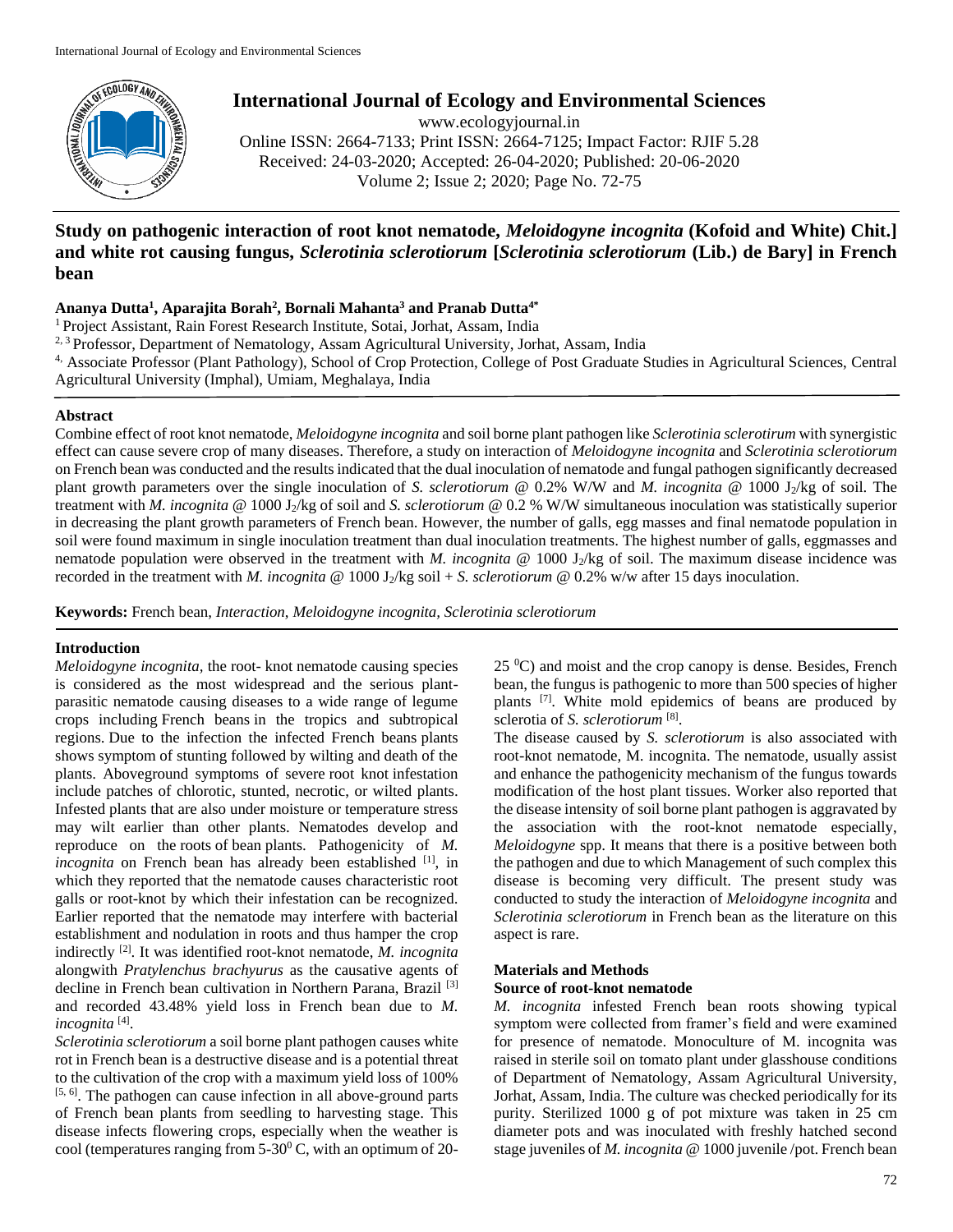seeds were sown in the pots. Moisture content of the pot was maintained by watering regularly and observation were recorded on, number of galls, number of egg masses, final nematode population/250 cc soil and disease incidence (%).

#### **Source of** *Sclerotinia sclerotiorum*

French bean plants with typical symptom of white riot infection were collected and the pathogen was isolated as per standard method under the guidance of pathologist, Dr. P. Dutta and purified by standard single hyphal tip culture method on potato dextrose agar (PDA) media. Cultural and microscopical characteristics of the pathogen were recorded and pure culture was maintained on PDA slants by periodic subculture and storing at  $4^0$  C.

Pathogenicity of *S. sclerotiorum* was proved in pot condition by soil inoculation the mass cultured inoculum (mass culture of *S. sclerotiorum* was done in 4% maize meal sand medium) in pot condition.

# **Preparation of inoculum of** *S. sclerotiorum*

Inoculum of *S. sclerotiorum* was prepared in wheat bran media in polypropylene bags. The media was sterilized in autoclave consecutively for two days. Bags containing sterilized media was inoculated with two mycelial disc (7 mm dia.) of 7 days old culture of *S. sclerotiorum*. These bags were incubated in BOD incubator at  $18 \pm 2^0$ C for 15 days and the pathogenicity of the fungus was conformed by Koch's postulates. Earthen pots (25 diam) were filled with 5000 g of pot mixture (soil: sand : compost at  $2:1:1$  W/W/W), sterilized with 4% formalin solution. After 7 days of sterilization, 60 mg of inoculam of *S. sclerotiorum* prepared in 4% maize meal sand medium.

French bean seeds were sown in pathogen inoculated pots with required control pots. The pots were maintained in glasshouse by uniform and judicious watering. Observation on development of disease symptom were recorded at frequent intervals.

# **Interaction of** *Meloidogyne incognita* **and** *Sclerotinia sclerotiorum*

# **Pot experiment**

To study the interaction of *M. incognita* and *S. sclerotiorum* a pot experiment was conducted with six treatment combinations, viz.,  $T_1$ : *S. sclerotiorum* @ 0.2% w/w,.  $T_2$ : *Meloidogyne incognita* @ 1000 J<sub>2</sub>/kg of soil,  $T_3$ : *Meloidogyne incognita* @ 1000 J<sub>2</sub>/kg of soil + *S. sclerotiorum* @ 0.2% w/w after 15 days of inoculation, T<sub>4</sub> : *S. sclerotiorum* @ 0.2% w/w + *M. incognita* @ 1000 J<sub>2</sub>/kg of soil after 15 days of inoculation,  $T_5$ : *M. incognita* @ 1000 J<sub>2</sub>/kg of soil and *S. sclerotiorum* @ 0.2% w/w simultaneous inoculation and  $T<sub>6</sub>$ : Un-inoculated control. All the treatments were replicated for ten times in a completely randomized block design. Mass culture of *S. sclerotiorum* was inoculated @ 0.2% w/w and mixed with the soil two days before sowing and ten days old plants were inoculated with 1000 freshly hatched second stage juvenile of *M. incognita* at root zone at 1 cm depth. Regular watering was done till the harvesting of the crop. Insect pests when appeared were killed manually. Propping was done by using a small bamboo stick to prevent the crop from lodging.

Observation on number of galls, number of egg masses, final nematode population/250 cc soil, disease incidence (%) and plant growth parameter were recorded during the period of study. For recording the observations on different parameters, 10 plants of

each treatment were uprooted carefully at 60 days after inoculation of nematode. The entire root system was taken out from the pot and kept in a plastic bucket half filled with water for half an hour and then washed carefully with tap water. For recording the dry weights, the shoots and roots were separately cut into small pieces and kept in an oven running constantly at 60°C. The materials were weighted at every 24 hours interval till a constant weight was obtained. For recording the final nematode population at first the entire amount of soil from each pot was mixed homogenously and drawn 250 ml of it and processed by following Cobb's modified sieving technique as mentioned earlier.

#### **Results and Discussion**

## **Identification of** *Meloidogyne* **species associated with French bean**

*Meloidogyne* species collected from French bean were identified by the presence of galls and eggs in roots of French bean. The morphological characters were also determined. Mature females are pear-shaped, 0.43-1.45 mm long, globose, usually embedded in root tissue which is often swollen or galled, soft body, pearlwhite in color, stylet was found shorter, 9.5-22 µm under stereo microscope.

#### **Identification of** *S. sclerotiorum* **associated with French bean**

The fungal pathogen causing white rot was identified based on the cultural and morphological characters. On PDA medium frosty white mycelial growth was observed that covered the 90 mm PDA plates within 4-5 days. Microscopic observation showed mycelium

As hyaline, septate, branched and multinucleate hyphae. The fungus produced black colored, irregular shaped sclerotia with 2- 5 mm in size.

#### **Study on interaction of** *M. incognita* **and** *S. sclerotiorum*

In the present study lowest plant growth parameters viz., shoot length, fresh weight of shoot, dry weight of shoot, fresh weight of root and dry weight of root were recorded in T5: *M. incognita* @ 1000 J2/kg of soil and *S. sclerotiorum* @ 0.2 % W/W simultaneous inoculation (Plate 1 and 2). This was followed by T3: *M. incognita* @ 1000 J2/kg of soil and *S. sclerotiorum* @ 0.2 % (W/W) after 15 days of inoculation. The recorded plant growth parameter for T1 and T2 are statistically at par with each other (Table 1). These results of the present study are in agreement with the findings of earlier worker  $[10]$  who reported that inoculation of M. incognita causes reduction in plant height, shoot and root fresh weight, root length of French bean <sup>[9]</sup>. Similarly, it was also reported [10] that there was a significant reduction in shoot weight (fresh and dry) of the plant when inoculated with 10 or above second stage larvae of *M. incognita* per pot of French bean and also found that *M. incognita* and *R. solani* together, significantly reduced the shoot length, fresh and dry weight of shoot and root of French bean [11]. It was also recorded that simultaneous inoculation of *M. incognita* and *Colletotrichum lagenarium* significantly reduced plant growth parameters on ivy gourd  $[12]$ . White mould symptoms on French bean plants inoculated with *S. sclerotiorum* resulted in rotting of collar region with white mycelial growth on the infected plant parts followed by chlorosis of leaves, wilting and dyeing of the infected plants. These symptoms were found to be typically similar to those described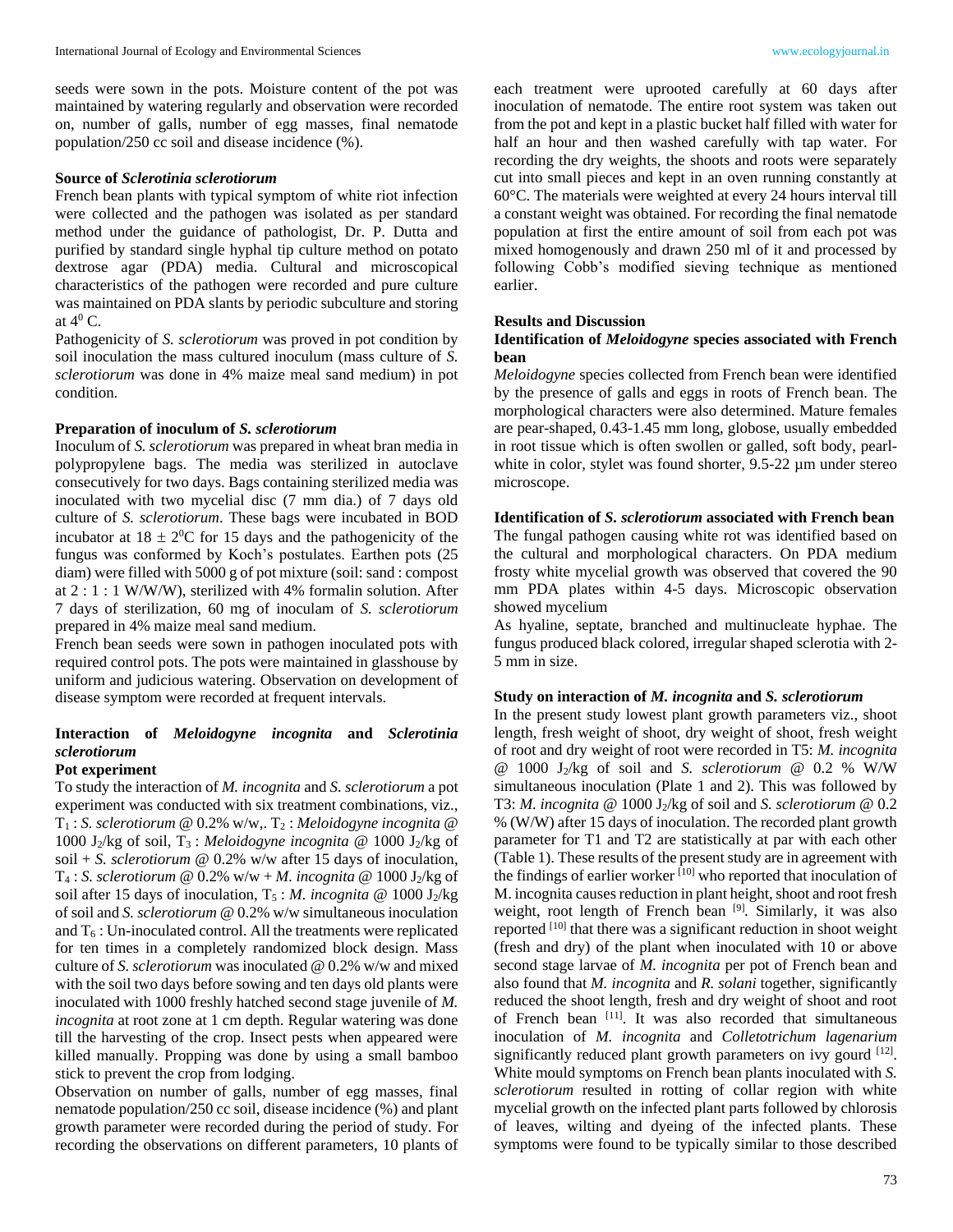by Steadman  $(1983)$  <sup>[13]</sup>. The possible explanation for comparatively greater damage in plants inoculated with nematode and fungus simultaneously or where nematode inoculation preceded 15 days to fungus as compared to fungus preceded to nematode may be due to the prior invasion of nematode into the roots thereby making the host more suitable for fungal infection providing a metabolic rich substrate and/or nematode might also modify the rhizosphere thereby favouring the fungal growth  $[14]$ . On the other hand, fungus inoculation followed by nematode caused less reduction in plant growth. The fungus made the roots less favourable for nematode attack or the fungus secretion produced adverse effects on nematodes [15].

The maximum number of galls (122.70) and egg masses (62.90) were recorded in T2: *M. incognita* @ 1000 J<sub>2</sub>/kg of soil, which was significantly higher than the other treatments and dual inoculation treatments (Table 2). These findings are in agreement with that of earlier worker who found that maximum number of galls and egg masses were recorded in the plants inoculated with 1000 juveniles of *M. incognita* on French bean <sup>[16]</sup>. Similar, observations was also recorded that host infection (galls and egg masses in root) was significantly higher in the treatment with nematode alone and lower in dual inoculation treatments in French bean [17].

The maximum final nematode population (494.60/250 cc soil) in soil was recorded in treatment with *M. incognita* @ 1000 J<sub>2</sub>/kg of soil. The nematode population in the treatment with *M. incognita*  $\omega$  1000 J<sub>2</sub>/kg of soil was significantly higher than the dual inoculation treatments. These results are in agreement with findings of earlier worker reported that the final nematode population in soil increased gradually with increasing inoculums level of 10 to 1000 juveniles in French bean [18]. Similar, observations was also recorded by worker that maximum nematode population in soil in the treatment with nematode alone and lower in dual inoculation treatments in French bean [19]. The number of galls and find nematode population of nematode were reduced in presence of fungus. This may be due to the impairment of nutrient supply to the developing eggs and laying adult nematodes through giant cells [20].

The maximum disease incidence (80.00 %) was recorded the treatment T3: *M. incognita* @100J2 /kg of soil+ *S. sclerotiorum* @ 0.2 per cent W/W after 15 days of inoculation. This was followed by T5: *M. incognita* @1000  $J_2$  /kg of soil+ *S. sclerotiorum* @ 0.2 per cent W/W simultaneous inoculation and T4: *S. sclerotiorum* @ 0.2 per cent W/W a+ *M. incognita* @1000  $J_2$ /kg of soil after 15 days of inoculation with disease incidence of 70.00%. and 60.00% respectively. These results are in agreement with findings of workers that nematode cause injury on root surface, weakening the root tissue by causing rotting or lesions, thereby making the host plant more prone to fungal attack [21] .

**Table 1:** Effect of interaction of *Meloidogyne incognita* and *Sclerotinia sclerotiorum* alone and in combinations on the plant growth parameters of French bean (Mean of 10 replications)

| <b>Treatments</b>                                                                                                                          | Shoot length<br>(cm) | Fresh weight of<br>shoot $(g)$ | Dry weight of<br>shoot $(g)$ | Fresh weight of<br>root $(g)$ | Dry weight of<br>root $(g)$ |
|--------------------------------------------------------------------------------------------------------------------------------------------|----------------------|--------------------------------|------------------------------|-------------------------------|-----------------------------|
| $T_1$ : Sclerotinia sclerotiorum @ 0.2% w/w                                                                                                | 18.93 <sup>b</sup>   | 12.39 <sup>b</sup>             | 1.91 <sup>b</sup>            | 1.72 <sup>b</sup>             | 0.88 <sup>b</sup>           |
| T <sub>2</sub> : Meloidogyne incognita @ 1000 J <sub>2</sub> /kg of soil                                                                   | $18.48^{b}$          | 12.27 <sup>b</sup>             | 1.89 <sup>b</sup>            | 1.69 <sup>b</sup>             | 0.85 <sup>c</sup>           |
| T <sub>3</sub> : <i>M. incognita</i> @ 1000 J <sub>2</sub> /kg of soil + <i>S. sclerotiorum</i> @ 0.2%<br>w/w after 15 days of inoculation | $15.86^{d}$          | 10.12 <sup>d</sup>             | 0.95 <sup>d</sup>            | 1.12 <sup>d</sup>             | $0.37^e$                    |
| T <sub>4</sub> : <i>S. sclerotiorum</i> @ 0.2% w/w + <i>M. incognita</i> @ 1000 J <sub>2</sub> /kg of<br>soil 15 days after of inoculation | $17.63^{\circ}$      | 11.11 <sup>c</sup>             | $1.45^{\circ}$               | 1.38 <sup>c</sup>             | $0.55^d$                    |
| T <sub>5</sub> : <i>M. incognita</i> @ 1000 J <sub>2</sub> /kg of soil and <i>S. sclerotiorum</i> @ 0.2%<br>w/w simultaneous inoculation   | $12.97^e$            | $8.52^e$                       | 0.79e                        | $0.87^{\circ}$                | 0.16 <sup>f</sup>           |
| T <sub>6</sub> : Uninoculated control                                                                                                      | 27.73 <sup>a</sup>   | 17.86 <sup>a</sup>             | 2.74 <sup>a</sup>            | 2.12 <sup>a</sup>             | 1.10 <sup>a</sup>           |
| S.Ed. $(\pm)$                                                                                                                              | 0.34                 | 0.08                           | 0.02                         | 0.12                          | 0.08                        |
| $CD_{0.05}$                                                                                                                                | 0.68                 | 0.17                           | 0.06                         | 0.24                          | 0.15                        |

Means followed by the same letter in the superscript(s) are not significantly different Check (UC) = Check (Uninoculated Control)

**Table 2:** Effect of *Meloidogyne incognita* and *Sclerotinia sclerotiorum* alone and in combination on host infection, nematode multiplication and disease incidence on French bean (Mean of 10 replications)

| <b>Treatments</b>                                                                                                                      |                     | No. of egg<br><b>Masses</b> | <b>Final nematode</b><br>Population/250 cc Soil | <b>Disease</b><br>Incidence $(\% )$ |
|----------------------------------------------------------------------------------------------------------------------------------------|---------------------|-----------------------------|-------------------------------------------------|-------------------------------------|
| $T_1$ : Sclerotinia sclerotiorum @ 0.2 % w/w                                                                                           |                     | 0.00                        | 0.00                                            | 50.00                               |
|                                                                                                                                        |                     | $(0.71)$ <sup>e</sup>       | $(0.71)$ <sup>e</sup>                           | $(45.00)^d$                         |
| $T_2$ : Meloidogyne incognita @ 1000 J <sub>2</sub> /kg of soil                                                                        |                     | 62.90                       | 494.60                                          | 0.00                                |
|                                                                                                                                        |                     | $(7.93)^{a}$                | $(22.24)^{a}$                                   | $(0.91)^e$                          |
| $T_3$ : Meloidogyne incognita @ 1000 J <sub>2</sub> /kg of soil + Sclerotinia sclerotiorum @ 0.2 % w/w after<br>15 days of inoculation |                     | 46.00                       | 400.31                                          | 80.00                               |
|                                                                                                                                        |                     | $(6.81)^{b}$                | $(20.01)^{b}$                                   | $(63.43)$ <sup>a</sup>              |
| $T_4$ : Sclerotinia sclerotiorum @ 0.2 % w/w + Meloidogyne incognita @ 1000 J <sub>2</sub> /kg of soil after                           | 42.10               | 24.90                       | 251.40                                          | 60.00                               |
| 15 days of inoculation                                                                                                                 |                     | $(5.02)^d$                  | $(15.87)^c$                                     | $(50.77)$ <sup>c</sup>              |
|                                                                                                                                        | $(6.51)^d$<br>64.00 |                             |                                                 |                                     |
| $T_5$ : <i>M. incognita</i> @ 1000 J <sub>2</sub> and <i>S. sclerotiorum</i> @ 0.2% simultaneous inoculation                           |                     | 32.50                       | 341.90                                          | 70.00                               |
|                                                                                                                                        |                     | $(5.74)^c$                  | $(18.50)^d$                                     | $(56.79)^{b}$                       |
| $T_6$ : Uninoculated control                                                                                                           | 0.00                | 0.00                        | 0.00                                            | 0.00                                |
|                                                                                                                                        |                     | $(0.71)^e$                  | $(0.71)^e$                                      | $(0.91)$ <sup>e</sup>               |
| $S.Ed.(\pm)$                                                                                                                           | 0.09                | 0.12                        | 0.11                                            | 0.16                                |
| $CD_{0.05}$                                                                                                                            | 0.19                | 0.24                        | 0.22                                            | 0.32                                |

Values within parentheses are  $\sqrt{(x + 0.5)}$  transformed data. Means followed by the same letter in the superscript(s) are not significantly different. Check (UC) = Check (Uninoculated Control).